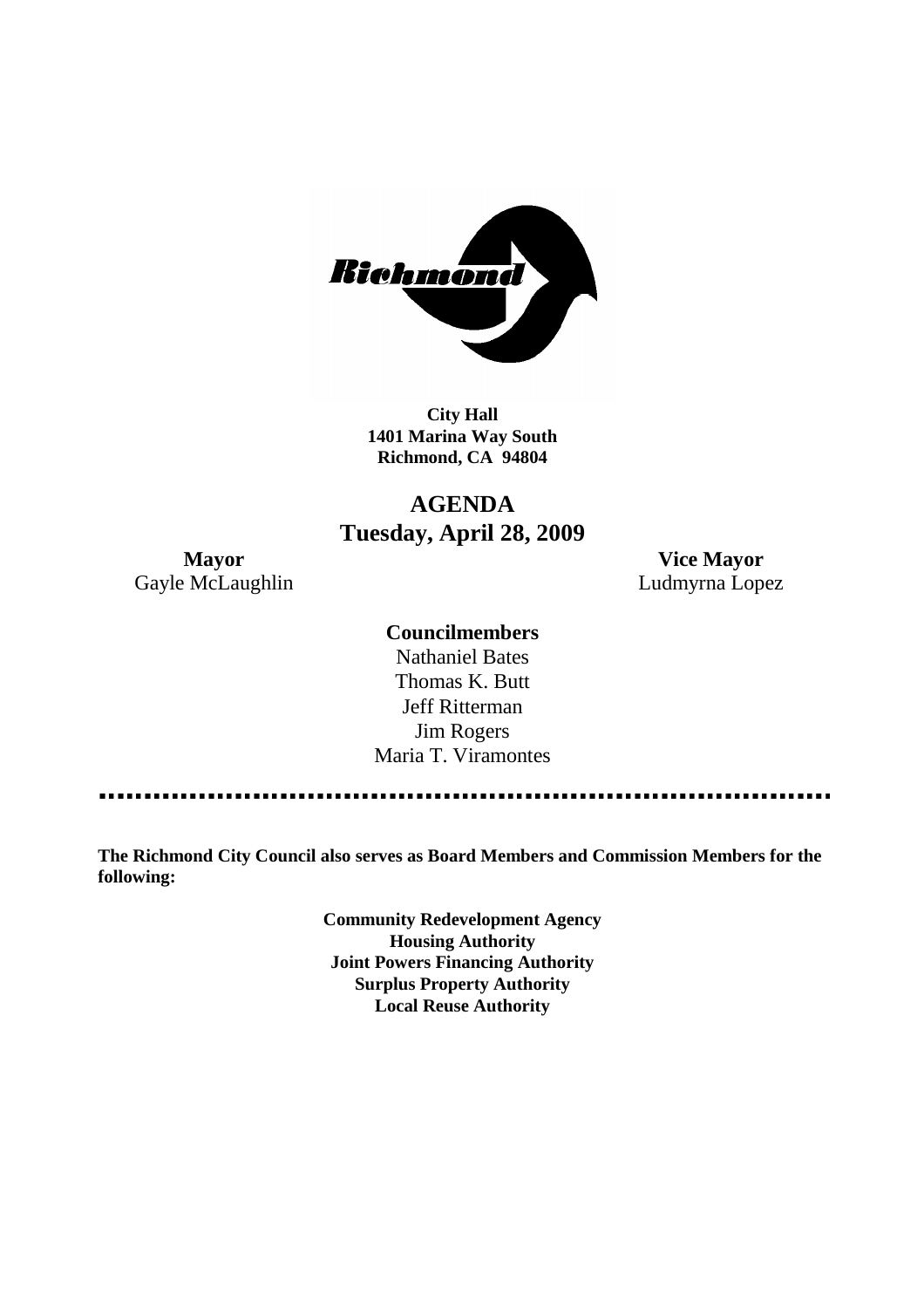# **MEETING PROCEDURES**

The City of Richmond encourages community participation at its City Council meetings and has established procedures that are intended to accommodate public input in a timely and time-sensitive way. As a courtesy to all members of the public who wish to participate in City Council meetings, please observe the following procedures:

**PUBLIC COMMENT ON AGENDA ITEMS:** Anyone who desires to address the City Council on items appearing on the agenda must complete and file a pink speaker's card with the City Clerk **prior** to the City Council's consideration of the item. Once the City Clerk has announced the item and discussion has commenced, no person shall be permitted to speak on the item other than those persons who have submitted their names to the City Clerk. Your name will be called when the item is announced for discussion. **Each speaker will be allowed TWO (2) MINUTES to address the City Council on NON-PUBLIC HEARING items listed on the agenda.**

**OPEN FORUM FOR PUBLIC COMMENT:** Individuals who would like to address the City Council on matters not listed on the agenda or on **Presentations, Proclamations and Commendations, Report from the City Attorney, or Reports of Officers** may do so under Open Forum. All speakers must complete and file a pink speaker's card with the City Clerk **prior** to the commencement of Open Forum. **The amount of time allotted to individual speakers shall be determined based on the number of persons requesting to speak during this item. The time allocation for each speaker will be as follows: 15 or fewer speakers, a maximum of 2 minutes; 16 to 24 speakers, a maximum of 1 and one-half minutes; and 25 or more speakers, a maximum of 1 minute.**

#### **SPEAKERS ARE REQUESTED TO OCCUPY THE RESERVED SEATS IN THE FRONT ROW BEHIND THE SPEAKER'S PODIUM AS THEIR NAME IS ANNOUNCED BY THE CITY CLERK.**

**CONSENT CALENDAR:** Consent Calendar items are considered routine and will be enacted, approved or adopted by one motion unless a request for removal for discussion or explanation is received from the audience or the City Council. A member of the audience requesting to remove an item from the Consent Calendar must complete and file a speaker's card with the City Clerk **prior to the City Council's consideration of Item C, Agenda Review.** An item removed from the Consent Calendar may be placed anywhere on the agenda following the City Council's agenda review.

*The City Council's adopted Rules of Procedure recognize that debate on policy is healthy; debate on personalities is not. The Chairperson has the right and obligation to cut off discussion that is too personal, too loud, or too crude.*

**\*\*\*\*\*\*\*\*\*\*\*\*\*\*\*\*\*\*\*\*\*\*\*\*\*\*\*\*\*\*\*\*\*\*\*\*\*\*\*\*\*\*\*\*\*\*\*\*\*\*\*\*\*\*\*\*\*\***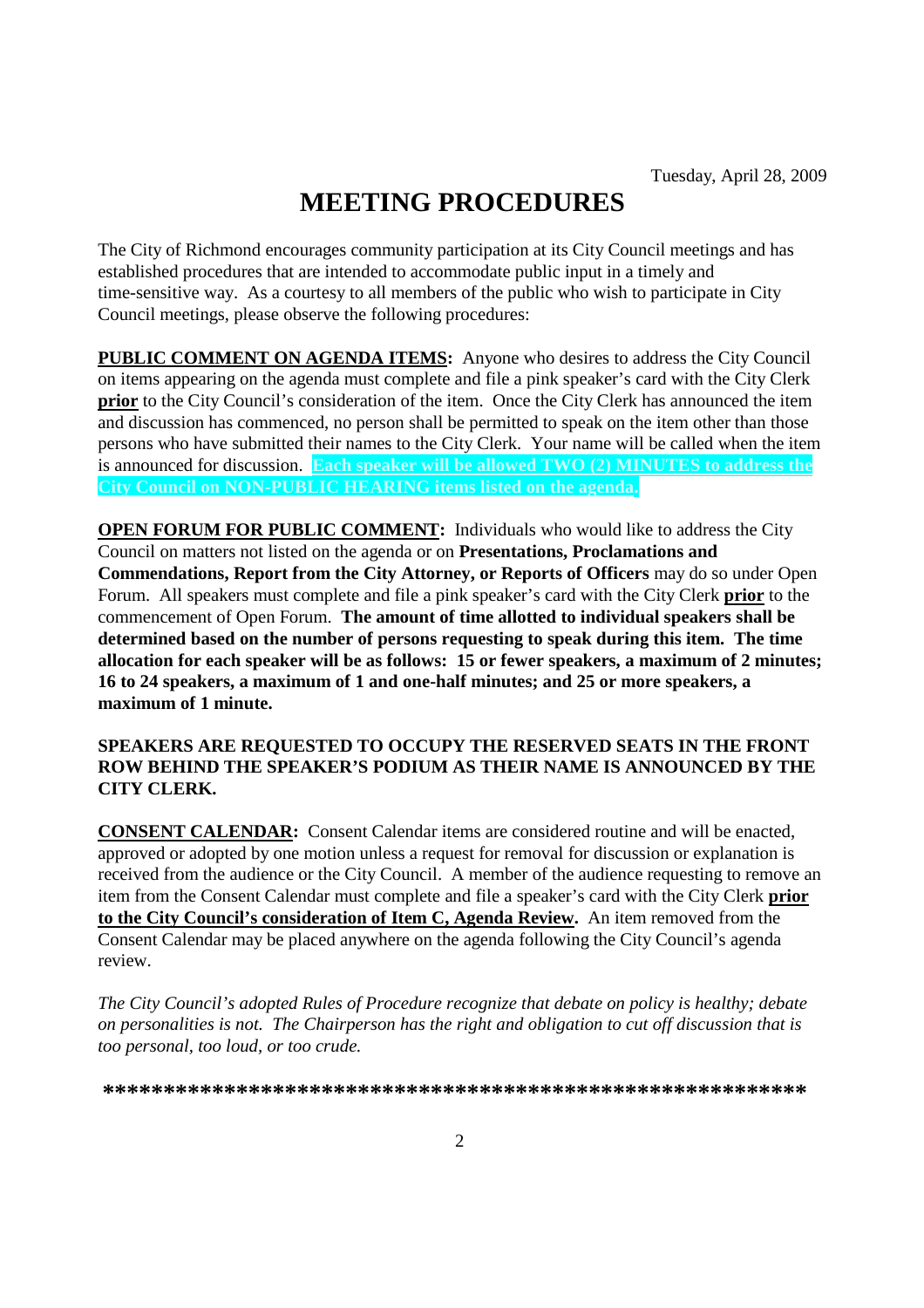Tuesday, April 28, 2009

# **EVENING OPEN SESSION**

# **SPECIAL MEETING RICHMOND HOUSING AUTHORITY**

6:00 p.m.

- **A. PLEDGE TO THE FLAG**
- **B. ROLL CALL**
- **C. STATEMENT OF CONFLICT OF INTEREST**
- **D. OPEN FORUM FOR PUBLIC COMMENT**

### **E. CONSENT CALENDAR**

**E-1.** AUTHORIZE the Executive Director to initiate negotiations for implementation of the Nystrom Village Revitalization Project with the development team of Related of California, Mercy Housing, and the Community Housing Development Corporation (CHDC) of North Richmond - Housing Authority (Tim Jones 621-1310).

### **F. PUBLIC HEARING**

**F-1.** Public hearing to adopt a resolution approving submission of the U.S. Department of Housing and Urban Development (HUD) required 2009 One-Year and Five-Year Agency Plan - Housing Authority (Tim Jones 621-1310).

### **G. ADJOURNMENT**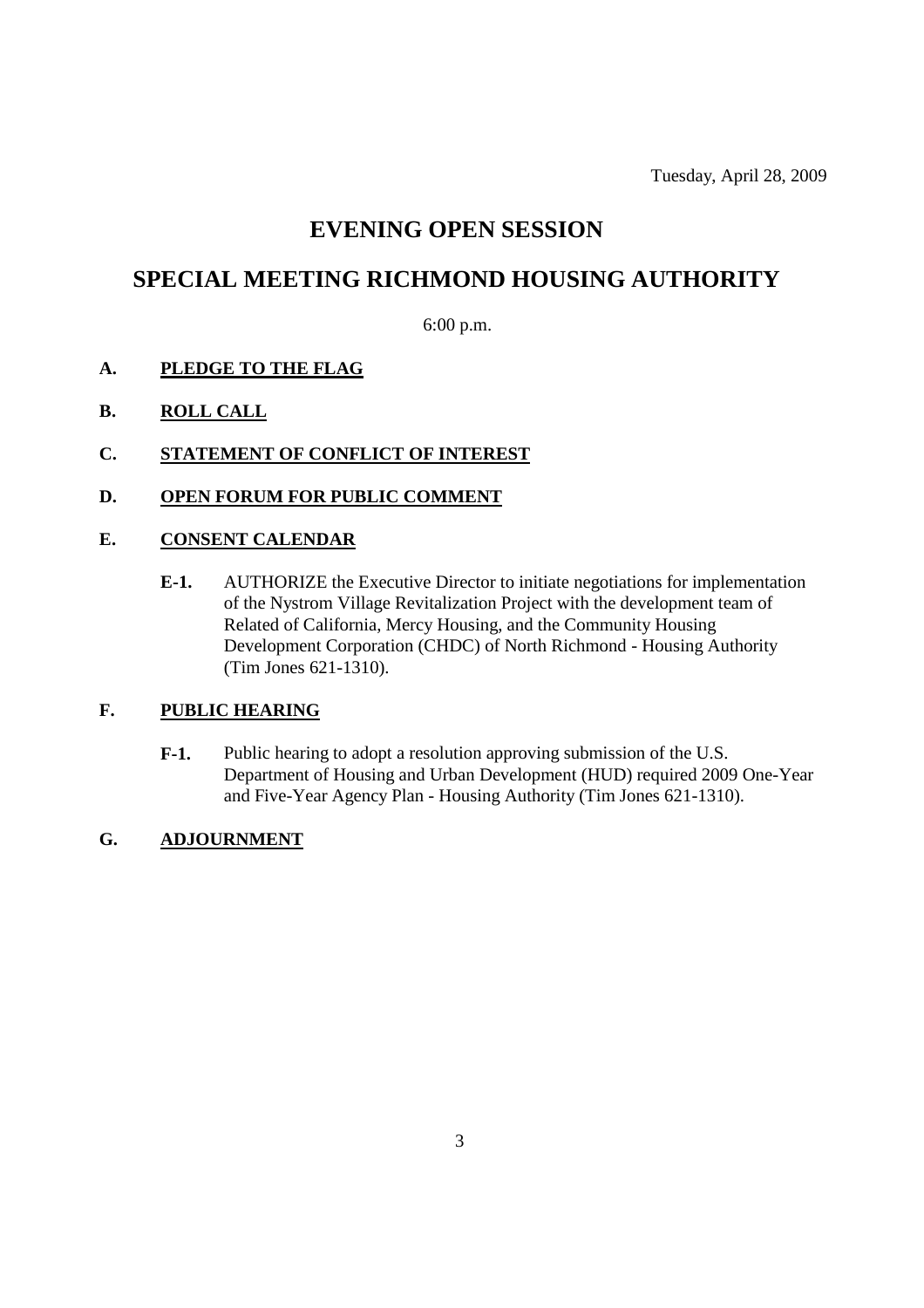# **CITY COUNCIL**

7:00 p.m.

## **A. ROLL CALL**

### **B. STATEMENT OF CONFLICT OF INTEREST**

### **C. AGENDA REVIEW**

#### **D. PRESENTATIONS, PROCLAMATIONS, AND COMMENDATIONS**

- **D-1.** Proclamation recognizing the week of May 3 through May 9, 2009, as Municipal Clerks' Week - Mayor's Office - (Mayor McLaughlin 620-6503).
- **D-2.** Proclamation recognizing May Day 1886 as the beginning of the eight-hour work-day struggle, and honoring local labor leaders - Mayor's Office (Mayor McLaughlin 620-6503)
- **D-3.** ADOPT a resolution proclaiming May 2009 as a month to recognize the benefits of bicycling and to recognize bicycling promotional activities such as the Team Bike Challenge and May 14, 2009, as Bike-to-Work Day - City Manager's Office (Bill Lindsay 620-6512).

## **E. CONSENT CALENDAR**

- **E-1.** APPROVE the purchase of 15 hybrid sedans, six hybrid SUV's, and 20 police Ford Crown Victorias to replace existing aged and worn vehicles presently in Richmond's fleet, in an amount not to exceed \$1,122,000 (this item was reviewed and recommended for approval by the Finance Committee at its April 17, 2009, meeting) - Public Works (Yader A. Bermudez 231-3008).
- **E-2.** ADOPT an ordinance (second reading) amending the Business Opportunity Ordinance to extend the sunset date from April 30, 2009, to January 29, 2010, in order to provide additional time for discussions, planning, and recommendations to the City Council for policy considerations.(Employment & Training Dept./Sal Vaca 307-8006).

#### **F. OPEN FORUM FOR PUBLIC COMMENT**